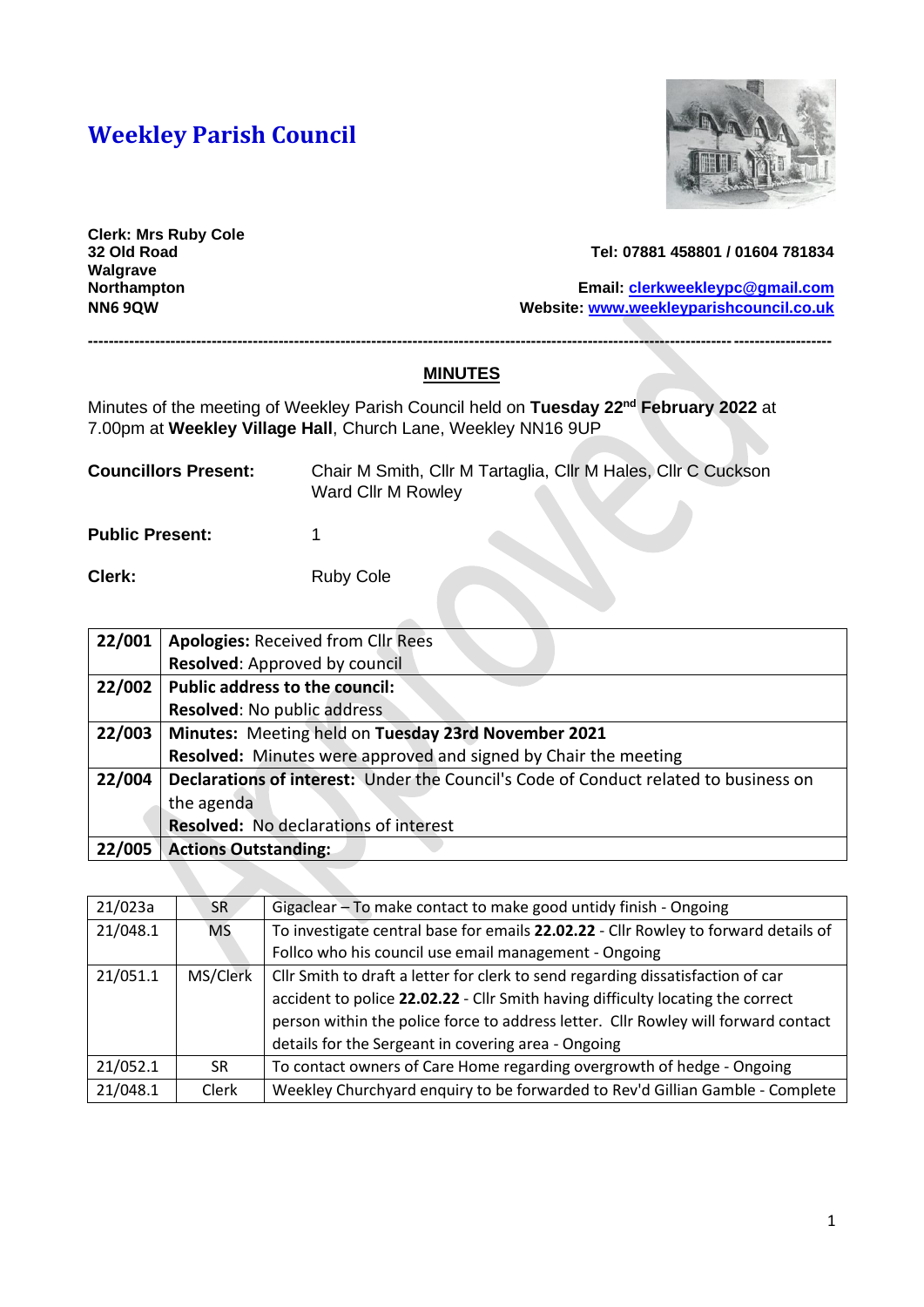| 21/048.2 | Clerk | To contact resident at Washwell Lane regarding tenancy - 22.02.22 Clerk has had<br>various communications with resident and made enquiries with Kettering<br>Borough Council/Highways. Cllr Smith visited resident and inspected car park.<br>The gravel car park is not an issue. The shared parking of residents is not a parish<br>council issue, however, Cllr Rowley will make enquiries with NNC on receipt of<br>information from Cllr Smith - Ongoing |
|----------|-------|---------------------------------------------------------------------------------------------------------------------------------------------------------------------------------------------------------------------------------------------------------------------------------------------------------------------------------------------------------------------------------------------------------------------------------------------------------------|
| 21/050.1 | MT/SR | Cllr Tartaglia to make enquiries with Cricket Club. Cllr Rees to check power<br>source or alternative locations - Defibrillator 22.02.22 Cricket Club have their<br>own in house Defibrillator. Clerk awaiting results from grant applications. If<br>nothing forthcoming within the month, clerk to place order with funding from<br>Boughton Estates and Ward Cllr Rowley - Ongoing                                                                         |
| 21/054.1 | Clerk | To enquire with NNC regarding litter pick - see agenda item 22/010                                                                                                                                                                                                                                                                                                                                                                                            |
| 21/056.1 | MT    | To approach Cricket Club for joint venture for QPJ - see agenda item 22/008                                                                                                                                                                                                                                                                                                                                                                                   |
| 21/058.1 | Clerk | To renew maintenance contract for VAS - Complete                                                                                                                                                                                                                                                                                                                                                                                                              |
| 21/060.1 | Clerk | To contact Cllr Rowley in relation to Speed Signs - Complete                                                                                                                                                                                                                                                                                                                                                                                                  |
| 21/066.1 | Clerk | To submit precept form to NNC - Complete                                                                                                                                                                                                                                                                                                                                                                                                                      |
| 21/067.1 | MT/SR | To coordinate OLB - Ongoing                                                                                                                                                                                                                                                                                                                                                                                                                                   |
| 21/069.1 | Clerk | To book village hall for next meeting and AGM - Complete                                                                                                                                                                                                                                                                                                                                                                                                      |

| 22/006 | <b>Correspondence:</b> Actions arising from correspondence                                                                                                                                                                                           |  |  |
|--------|------------------------------------------------------------------------------------------------------------------------------------------------------------------------------------------------------------------------------------------------------|--|--|
|        | 1. 08.02.22 Greenbelt - Hoping to happen 2022 Noted. Awaiting response from<br>Cllr Rees. He is contacting the organisers regarding the allocation of free<br>entry tickets to immediate parishes and will report back to council Action<br>22/006.1 |  |  |
|        | 2. 24.01.22 NCalc - Confirmation of £200 AMP Grant - see agenda item 22/009                                                                                                                                                                          |  |  |
|        | 3. 18.01.22 New affordable payroll service for smaller councils - not required                                                                                                                                                                       |  |  |
|        | 4. 13.01.22 Queens Platinum Jubilee Survey - Complete                                                                                                                                                                                                |  |  |
|        | 5. 12.01.22 North Northamptonshire Council HELAA: Call for Sites - No action from                                                                                                                                                                    |  |  |
|        | parish council, but to be monitored                                                                                                                                                                                                                  |  |  |
|        | 6. 03.12.21 Kettering Site Specific Part 2 Local Plan Adoption - No action from parish                                                                                                                                                               |  |  |
|        | council, but to check policy and updates from NNC website periodically                                                                                                                                                                               |  |  |
| 22/007 | Planning: No new planning applications received                                                                                                                                                                                                      |  |  |
| 22/008 | Queen's Platinum Jubilee: Thursday 2 <sup>nd</sup> June 2022 - Sunday 5 <sup>th</sup> June 2022                                                                                                                                                      |  |  |
|        | Andrew Bussey, representative of the cricket club discussed possible ideas as a joint                                                                                                                                                                |  |  |
|        | collaboration. On Saturday 4 <sup>th</sup> June there will be a cricket match with various clubs                                                                                                                                                     |  |  |
|        | participating. The cricket club have offered their outfield for possible events on the                                                                                                                                                               |  |  |
|        | Sunday.                                                                                                                                                                                                                                              |  |  |
|        |                                                                                                                                                                                                                                                      |  |  |
|        | <b>BBQ</b>                                                                                                                                                                                                                                           |  |  |
|        | <b>Fancy Dress</b>                                                                                                                                                                                                                                   |  |  |
|        | <b>Beer Festival</b>                                                                                                                                                                                                                                 |  |  |
|        | Resolved: Cllr Smith to request suggestions/participation to commemorate the Queen's<br>Platinum Jubilee within the flyer for the Litter Pick Action 22/008.1                                                                                        |  |  |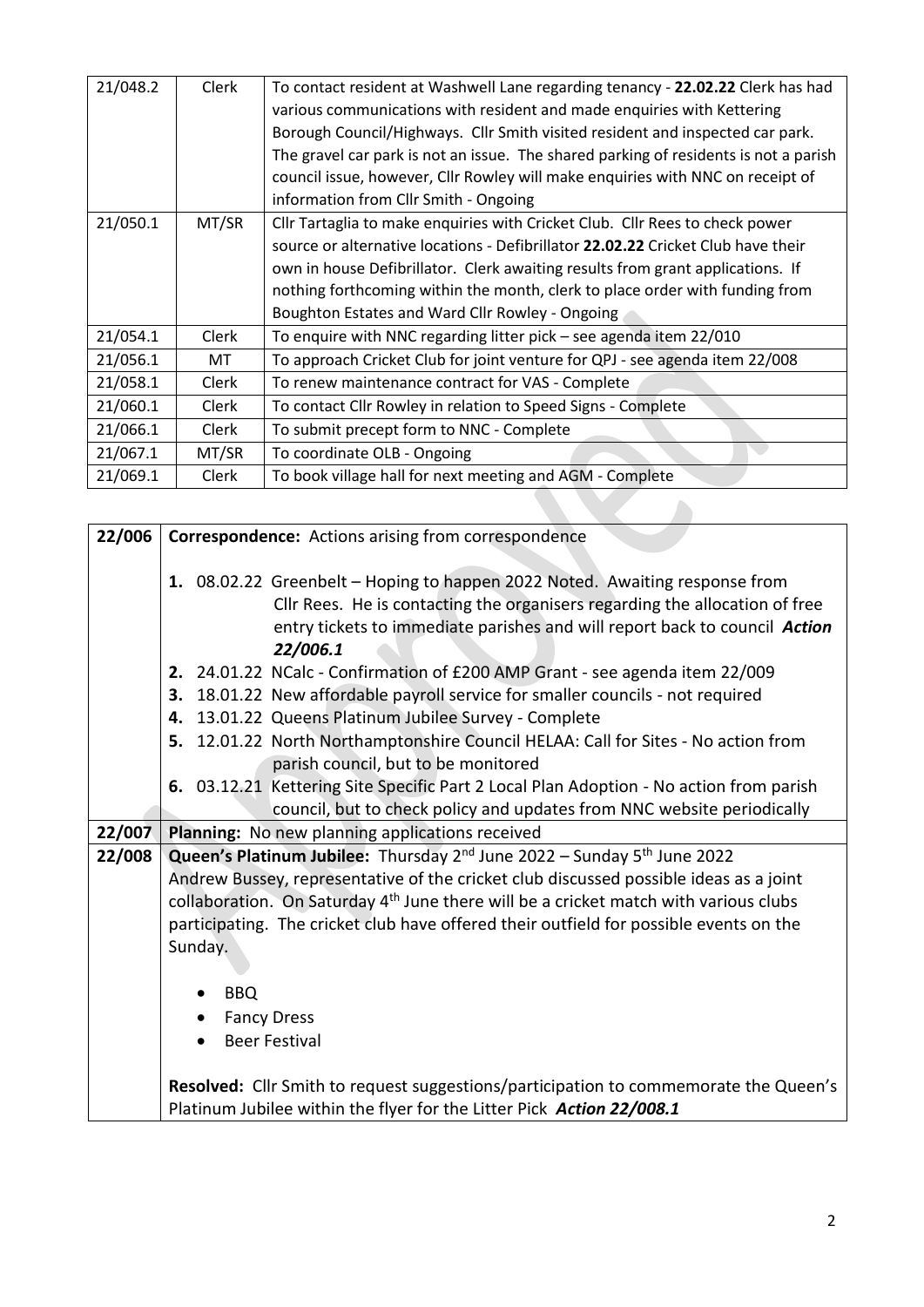| 22/009 | Asset Mapping: Councillors required for a working group to be engaged with Northants                      |
|--------|-----------------------------------------------------------------------------------------------------------|
|        | CALC Asset Mapping Project (AMP) for the parish                                                           |
|        | Resolved: Cllr Smith, Cllr Tartaglia and Clerk appointed. Clerk to submit NCalc grant                     |
|        | form Action 22/009.1 Clerk to register with Parish Online Action 22/009.2                                 |
| 22/010 | Litter Pick: This will be linked in with the cricket club 'cricket force' event on 9 <sup>th</sup> April. |
|        | Resolved: Cllr Smith to produce flyers for a leaflet drop around parish for volunteers for                |
|        | that weekend Action 22/010.1 Clerk to obtain litter pick equipment Action 22/010.2                        |
| 22/011 | Village Sign: Cllr Smith has received a quote to supply a new post £693 + vat and £513 +                  |
|        | vat to refurbish metal work. This to paid via insurance claim                                             |
|        | Resolved: Council agreed for Cllr Smith to contact insurance company Action 22/011.1                      |
| 22/012 | NNC Green Waste: NNC are considering charging for green waste collections. This is                        |
|        | still under discussion and no decision has been reached as yet                                            |
| 22/013 | Police Liaison: Nothing of significance to report                                                         |
| 22/014 | <b>Rural Forum:</b> Nothing to report. It was agreed to remove this as standard agenda item               |
| 22/015 | Barclays Bank: To note that the bank account is now in order. Cheque signatories are                      |
|        | Cllr Smith, Cllr Tartaglia, Cllr Hales & Clerk. Online bank authorisation - Cllr Smith &                  |
|        | Clerk. No further action                                                                                  |
| 22/016 | Clerk Payment: To note approval via email for clerks salary to be paid by monthly                         |
|        | standing order                                                                                            |
|        | Resolved: Council approved the payment of clerks salary by monthly standing order                         |
| 22/017 | Payments: Clerk reported that payments can now be made online                                             |
|        | Resolved: Total approved payments £529.86. Clerk & Cllr Smith to authorize current                        |
|        | payment of £30.66 for release at bank Action 22/017.1                                                     |
|        |                                                                                                           |
|        | <b>Approved Payments</b>                                                                                  |
|        |                                                                                                           |
|        |                                                                                                           |

## **Approved Payments**

| Ref | Payee        | Description                     | Date       | Method        | Amount |
|-----|--------------|---------------------------------|------------|---------------|--------|
|     | Swarco       | <b>VAS Maintenance Contract</b> | 06/12/2021 | <b>Direct</b> | 198.00 |
| 2   | Clerk        | <b>December Salary</b>          | 23/12/2021 | <b>Direct</b> | 100.40 |
| 3   | Clerk        | <b>January Salary</b>           | 20/01/2022 | S/O           | 100.40 |
|     | <b>Clerk</b> | February Salary                 | 20/02/2022 | S/O           | 100.40 |
| 5   | <b>NNC</b>   | Uncontested Election May 2021   | 28/02/2022 | <b>Direct</b> | 30.66  |
|     |              |                                 |            |               |        |

| 22/018 | Finance & Bank Reconciliation: Clerk presented December & January bank<br>reconciliations for approval. Bank statement balance 31/01/2022 = £1,858.83 |
|--------|-------------------------------------------------------------------------------------------------------------------------------------------------------|
|        | Resolved: Finance report and reconciliations approved and signed by Chair                                                                             |
| 22/019 | Audit for Year End Accounts: Council to approve to NJ Searle to carry out the year end                                                                |
|        | audit                                                                                                                                                 |
|        | Resolved: Council approved to appoint NJ Searle Clerk to convey Action 22/019.1                                                                       |
| 22/020 | Future Payments: : Clerk informed council that various administration payments will                                                                   |
|        | be due for payment before the next meeting and requested authorization to make                                                                        |
|        | these payments. These are likely to be Microsoft Renewal, Insurance, Auditor, Clerks                                                                  |
|        | Monthly Salary, ICO Membership, NCalc Membership, CiLCA Course. WordPress                                                                             |
|        | renewal is due March/April - Approval for Councillor to organise payment for                                                                          |
|        | reimbursement                                                                                                                                         |
|        | Resolved: Council authorized clerk to make these payments. Cllr Smith to pay                                                                          |
|        | Wordpress renewal on notification from clerk                                                                                                          |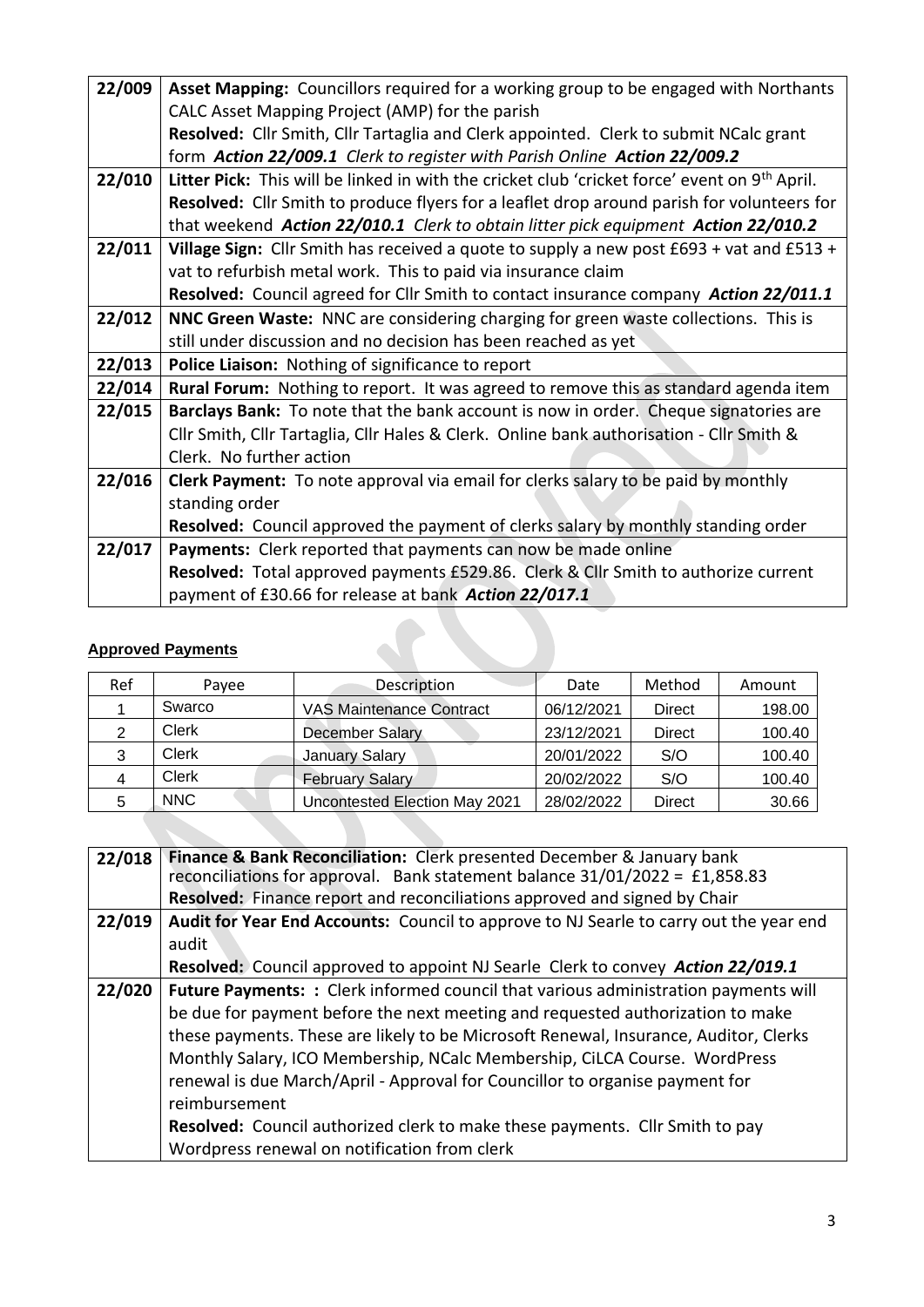| 22/021 | Asset Register: Clerk requested that councillors clarify assets belonging to the parish    |  |  |  |
|--------|--------------------------------------------------------------------------------------------|--|--|--|
|        | council for finance and insurance purposes in order to give a true reflection for year-end |  |  |  |
|        | auditing purposes                                                                          |  |  |  |
|        | Resolved: Cllr Smith to review the asset register Action 22/021.1                          |  |  |  |
| 22/022 | <b>Insurance:</b> Clerk informed Council that the annual insurance expires 31 May 2022.    |  |  |  |
|        | Council are happy with current requirements on the policy and agreed to renew once         |  |  |  |
|        | Cllr Smith has confirmed no changes required                                               |  |  |  |
|        | Resolved: Cllr Smith to review current insurance policy when investigating insurance       |  |  |  |
|        | claim for damages/repair to the village sign Action 22/022.1                               |  |  |  |
| 22/023 | Next Agenda Items: To review and adopt policies, asset mapping, Action 22/023.1            |  |  |  |
| 22/024 | Next Meeting: Annual Parish Meeting, Annual Parish Council Meeting and Full Parish         |  |  |  |
|        | Council meeting                                                                            |  |  |  |
|        | Resolved: Village hall booked Tuesday 24th May 2022 6.30pm.                                |  |  |  |

## **Notes from Clerk**

**CiLCA:** Clerk has been confirmed a place on the CiLCA course commencing March 2022 **Defibrillator:** Clerk has applied for a grant from Tesco's and NNC Community Fund and is awaiting to hear **Clerk:** Annual appraisal is due for clerk

## **Meeting Closed: 8.19pm**

## **Action Points for Tracking**

### **Ongoing Actions**

| 21/023a  | <b>SR</b> | Gigaclear - To make contact to make good untidy finish - Ongoing                 |
|----------|-----------|----------------------------------------------------------------------------------|
| 21/048.1 | M Rowley  | To investigate central base for emails 22.02.22 - Cllr Rowley to forward details |
|          |           | that is used by his council - Ongoing                                            |
| 21/048.2 | M Rowley  | To contact resident at Washwell Lane regarding tenancy - 22.02.22 Clerk has      |
|          |           | had various communications with resident and made enquiries with Kettering       |
|          |           | Borough Council/Highways. Cllr Smith visited resident and inspected car park.    |
|          |           | The gravel car park is not an issue. The shared parking of residents is not a    |
|          |           | parish council issue, however, Cllr Rowley will make enquiries with NNC on       |
|          |           | receipt of information from Cllr Smith - Ongoing                                 |
| 21/051.1 | M Rowley  | Cllr Smith to draft a letter for clerk to send regarding dissatisfaction of car  |
|          |           | accident to police 22.02.22 - Cllr Smith having difficulty locating the correct  |
|          |           | person within the police force to address letter. Cllr Rowley will forward       |
|          |           | contact details for the Sergeant in covering area - Ongoing                      |
| 21/052.1 | <b>SR</b> | To contact owners of Care Home regarding overgrowth of hedge - Ongoing           |
| 21/050.1 | Clerk     | Cllr Tartaglia to make enquiries with Cricket Club. Cllr Rees to check power     |
|          |           | source or alternative locations - Defibrillator 22.02.22 Cricket Club have their |
|          |           | own in house Defibrillator. Clerk awaiting results from grant applications. If   |
|          |           | nothing forthcoming within the month, clerk to place order with funding from     |
|          |           | Boughton Estates and Ward Cllr Rowley - Ongoing                                  |
| 21/067.1 | MT/SR     | To coordinate OLB - Ongoing                                                      |